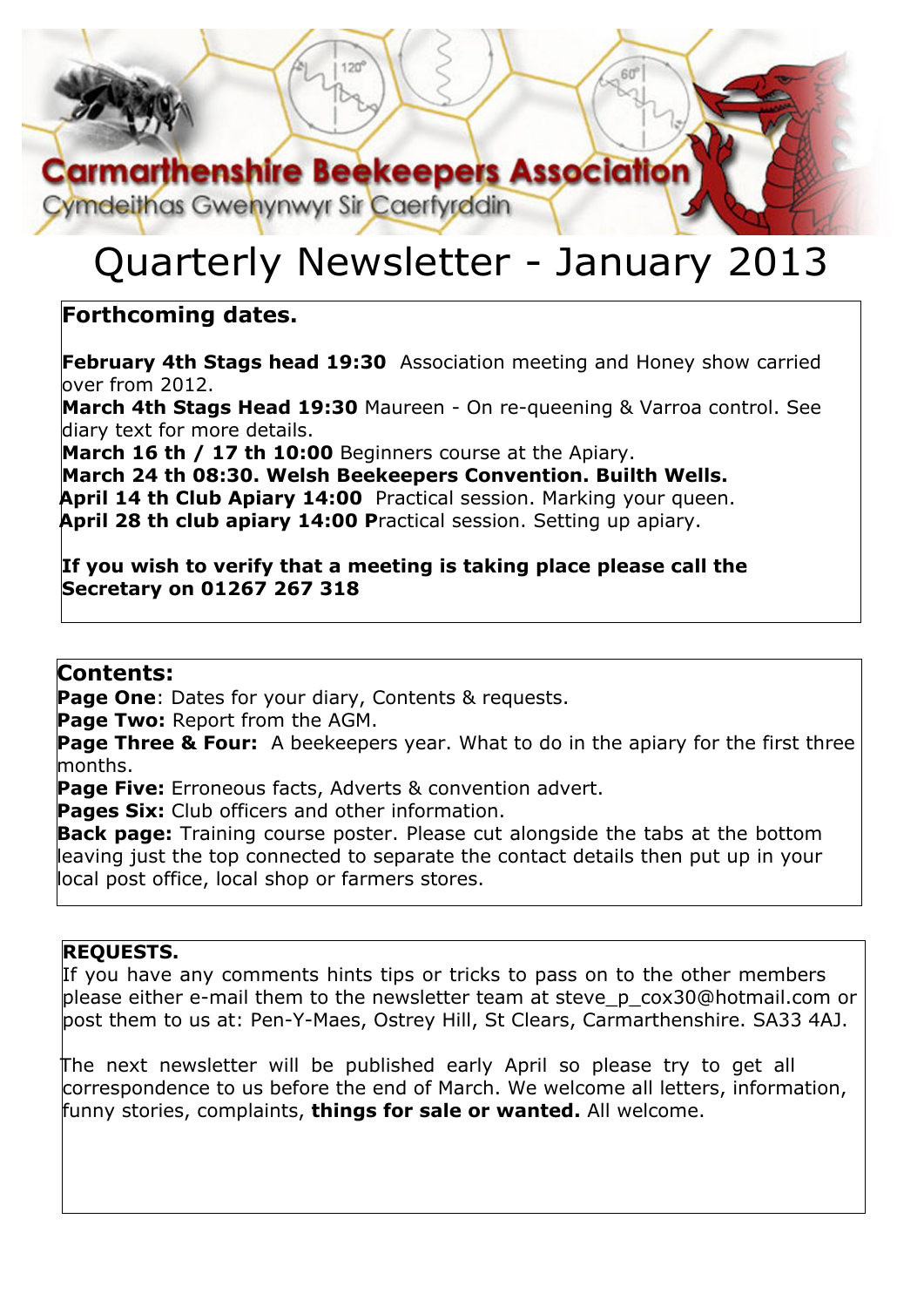# **A BRIEF REPORT FROM THE 2013 AGM**

The meeting got underway with an introduction from the chairman who thanked various members for their efforts in the past year. This was followed by the secretaries report which included the reading of the minutes from last year's AGM, it was agreed in discussions later that it may be beneficial for the next AGM to publish the minutes in the last newsletter of the year and then just take a vote on approval of the minutes.

After the secretaries report came that of the treasurer and it was agreed that as the club has sufficient funds in the kitty and as the association has never been a money making venture that we would reduce this year's subscription for existing members to £15 although it would remain at £30 for new members.

After the treasurers report it was time to vote on club officers generally they were the same as last year. It was decided that the club doesn't need a press officer as the post was of limited use.

Sandra Eckford our current librarian wishes to resign as she is now taking on the position of training officer but there were no volunteers so she will keep it on until a replacement can be found. Another good natured attempt was made to get Geoff Bazin one of our older members to become vice-president but as usual he declined.

We also have a vacancy for a second WBKA representative; this involves attending WBKA meetings on a few occasions a year. It was agreed that for the moment our chairman Andrew, would continue in his role as one of the reps and that a volunteer would be asked for as and when the meetings were announced.

After the meeting was concluded a DVD on mead making was shown, this DVD is available from the library if anyone wishes to borrow it.





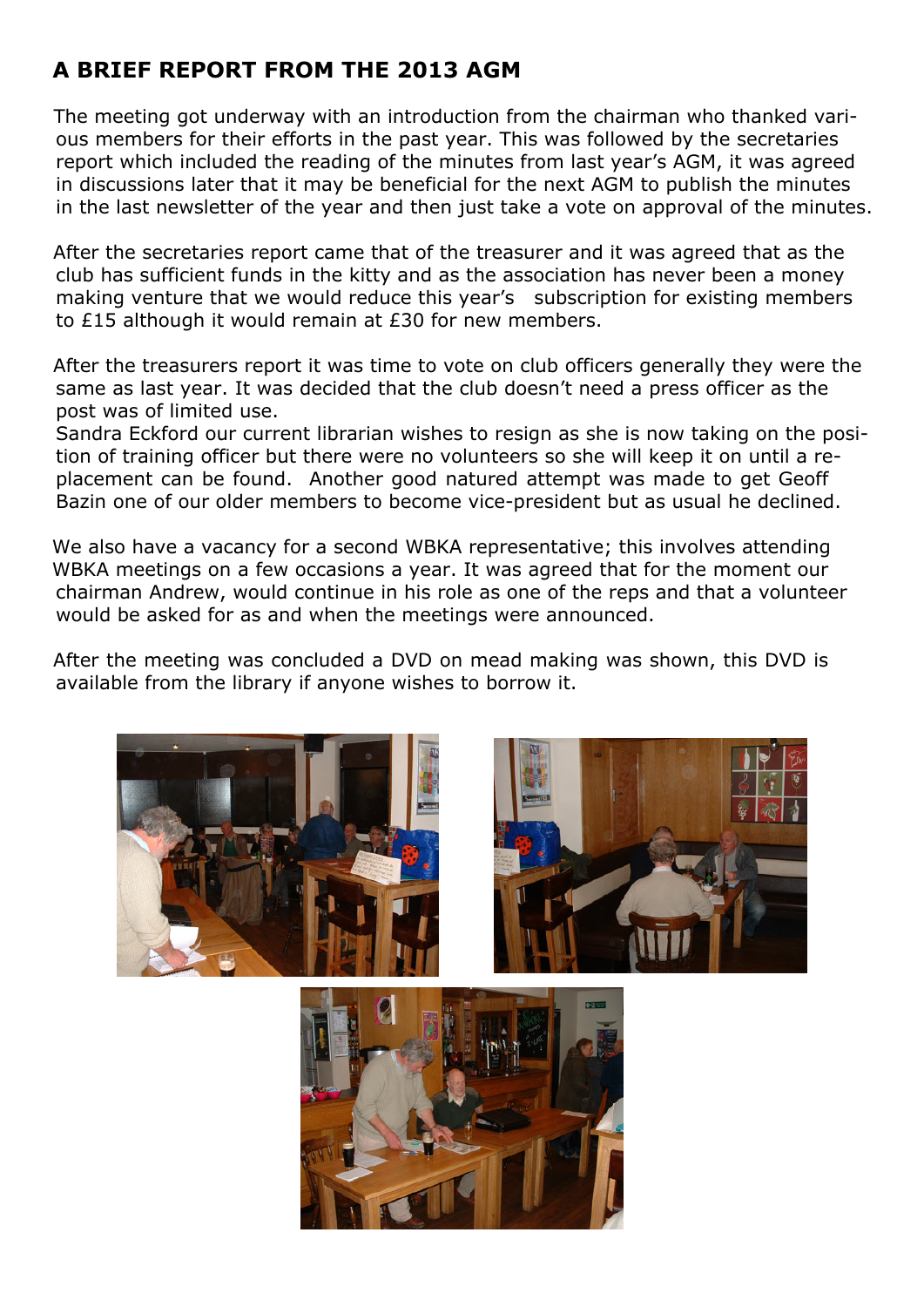#### **JANUARY AND THE BEES**

LET SLEEPING DOGS LIE! And while they sleep DO NOT MEDDLE WITH THEM! Of course check the roofs haven't blown off in strong winds and that the entrances are clear of snow or debris to be sure the bees can get out on the warmer days. They need to go to the loo on a regular basis, and with no inside toilet they have to get out. For those that don't know these are called cleansing flights. AND whatever anyone tells you don't go in your hive for any treatments, it's not worth the risk and lastly don't whatever you do feed them, its too early. LET THEM SLEEP.

The bees are in a tight cluster, staying warm and consuming very little food. On the days when the wind is calm and the temperature rises above 40f/10c you will probably see bees flying in and out not for food but on a cleansing flight. Winter bees have a longer life than summer bees, but all bees have quite a short life, many of your bees will die during the winter, just from old age, they fall to the bottom of the hive and sometimes block the entrance (this can be cleared with a small stick) But on the whole other bees will drag them outside if its warm enough so if you see loads of dead bees outside don't panic this is normal. On the other hand if you don't see anything don't panic either! They will either clear up later on or the wind will have blown them away or even small birds will have eaten them

#### **JANUARY AND THE BEEKEEPER**

Now is the time to take stock of your equipment and what you will need for the coming year. If you bought new boxes in Thornes sale and are not quite sure how they go together help will be at hand at the apiary on Sun April 14th at 2pm. If you have piles of frames with dirty old comb now is the time to clean them up, fit with new foundation. Clean the wax set it in blocks ready to take to the Convention at the end of March and exchange it for new foundation; there will be a demonstration at the apiary on how to do this later in the year. It needs to be warm to play with wax.

#### **FEBRUARY AND THE BEES**

Daylight is becoming slightly longer and a few more warm days triggers the queen into laying a few more eggs, the cluster has worked its way upwards where it's warmer but basically they will behave much the same as in January. Later in the month you might be concerned that the bees are short of stores (food) now is the time perhaps to boost their supplies and for that we use candy (bakers fondant) the reason for that is to copy what they already have in their pantry, as near as we can, that is honey that by now will be set solid. If they need the candy they will use it, if they have enough stores they won't bother with it, so it's good either way insurance if you like. DON'T whatever you do be tempted to feed syrup as this could be a disaster, if its warm the bees will stuff themselves with it and then if it turns cold and they cant get out to cleanse it builds up inside them and they will get dysentery and foul up the hive and this can lead to Nosema and all sorts of problems you don't want.

**To feed candy,** cut it about an inch deep wrap it in greaseproof paper prick it with a fork and place it over the middle hole in the crown board, it should then fit under the roof of a national hive. DON'T open up your hive in February it's too soon and will serve no purpose. No need to see what they are doing just yet.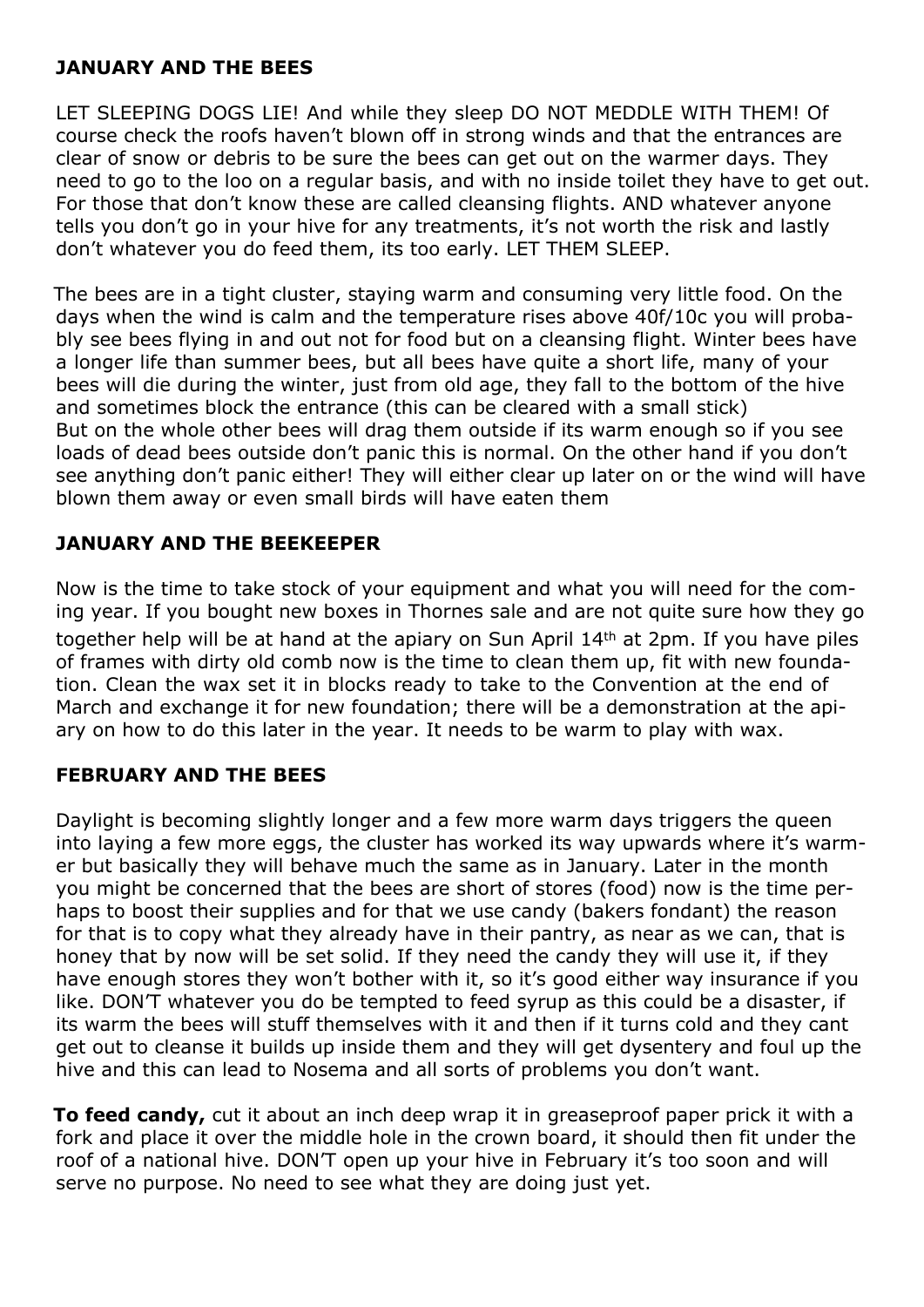Brian has done a bulk order for candy to help us all and it will be available either by the box or just enough for each hive so you can buy whatever you need. He will be bringing it to the next meeting at the New Stags Head on Mon Feb 4th. The Honev Show, come and have a look at the same time, it's a good meeting and great fun. It would help him to know your requirements in advance so e-mail him or phone on 01267 267 318

#### **MARCH AND THE BEES**

March is the month when things begin to happen, and hopes for the summer loom large in our heads, but take it steady, no need to rush, keep topping up the candy if

it's gone down. On MARCH 4<sup>th</sup> if you can make it Maureen will be giving a talk on a combined way of re-queening your hive, stopping the bees from swarming and a good form of Varroa control, all in one hit!! And even how to make up a good nuc how about that? Come to the New Stags head at 7.30 pm

March is the month when the bees are at the most vulnerable, the weather can be unpredictable, they are just getting going and stress plays a large part on how well they do. Plan in advance what you have in mind when you do want to go through them. Later in the month is better, you will need to record the strength of the colony, if it's very weak unite it with another one, rather than let it die. Remember at this time of year there will be the least number of bees in your hive so it's much easier to find the queen, now is the time to mark her, learn how to do this at the apiary meeting on April 14th. If you can't find your queen ask a friend for help, it's more fun with two of you.

On **Saturday and Sunday March 16th and 17th** at the Apiary at 10am There will be a beginners course to get new members started, or anyone who has not been on a starter course before, or anyone who would like to go over things again. Please let Sandra know if you wish to attend.

On **Saturday March 23rd** its the annual Convention at Builth Wells, where there are stalls to buy whatever you need to do with beekeeping, and talks about all sorts. With the huge increase in numbers of beekeepers descending on the rather small hall it has turned into something of a bun-fight to get the bargains, so we are hoping to run a collective order book beforehand so that if you cant go, or cant get there early enough you will still have what you want at the bargain prices.

#### **Maureen has arranged this with Maismores and if you phone her on 01994 448 818 she will organise it all. If you want a lot of things you might have to pay a deposit up front.**

Then you can go to the Convention enjoy the talks browse through the bookstalls, study all the latest inventions try on a new bee-suit (they were only £50 last year, for a full cover-up) a nice cafe and a lovely day out. **See Advert on page 5 for more details.**

Anyone requiring tickets at the reduced price of £6 instead of £8 at the gate contact Secretary Brian Jones. He will also bring tickets to the CBKA Honey Show on Monday 4th February at The New Stags Head 7.30 p.m.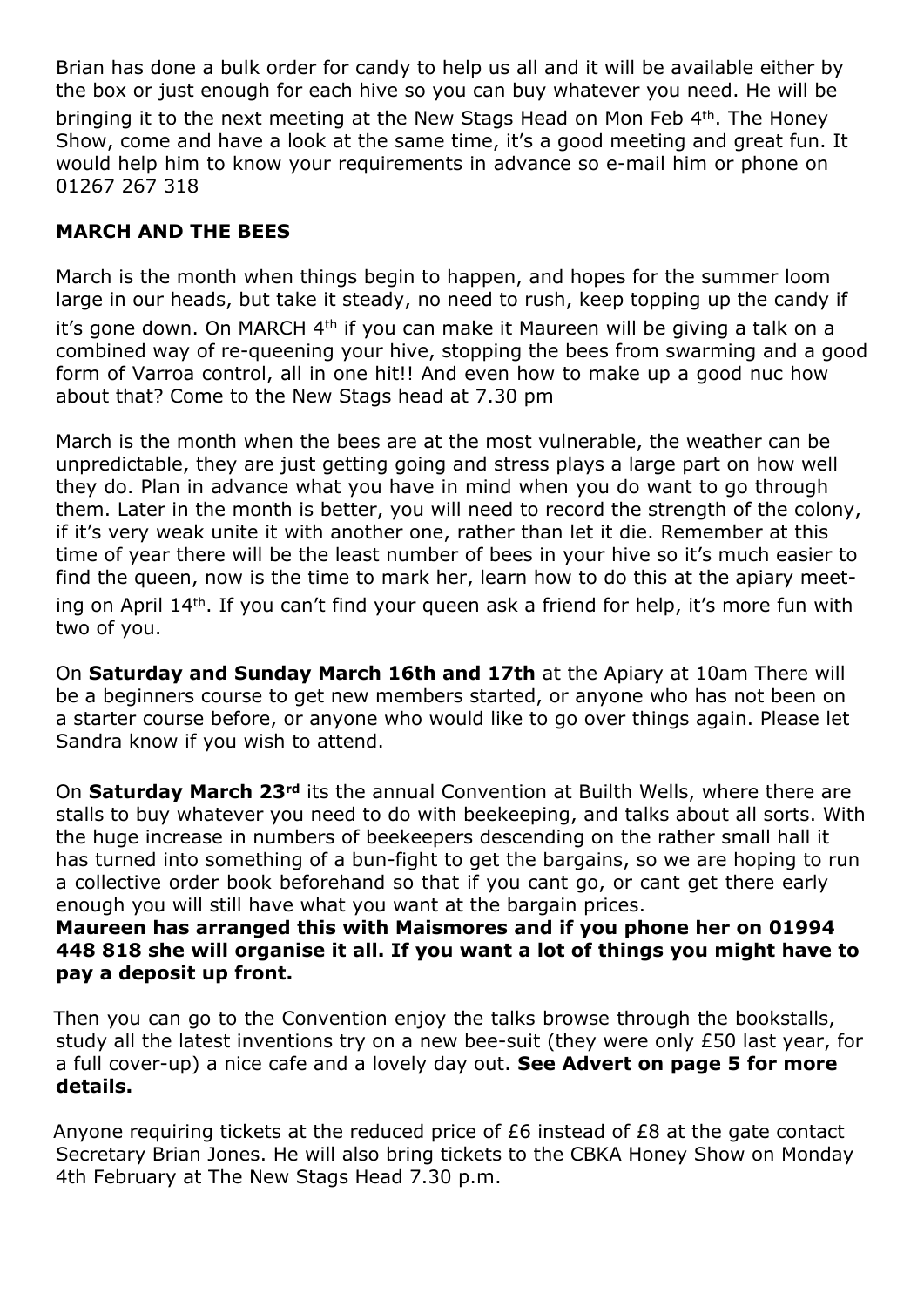#### **Erroneous Facts or did you know.................**

Bees will tell you tomorrow's weather, if they are out late it will rain tomorrow If they go to bed early, tomorrow will be set fair.

Bees hate anything from the chemists shop, don't wear make-up, scent, shampoo, aftershave, hair conditioner or any other smellies. All fabric conditioners are a big NO NO so if you must wash your bee suit please air it out properly afterwards. You could roll in silage and they will love you or even better silage effluent!!!

Just stand downwind of your fellow beekeepers.

In Poland it is common to attach a handkerchief to the front of each hive, this then gets the bees used to something white being near their hives and disturbing them, such as you in your bee suit.

#### **ADVERTS.**

Would anyone like to help with the library? We need a new librarian. You would be in charge of the books and would need to bring them to the meetings. You have the advantage of reading them all and vastly improve you knowledge of beekeeping! Please contact one of the committee.

Also required for the new season will be **assistant apiary managers**. Duties will include inspecting the hives in the club apiary between the scheduled meetings and later in the year being involved in the feeding program.



Trade stands and exhibitions, bargain beekeeping supplies. All day refreshments. Free Parking.